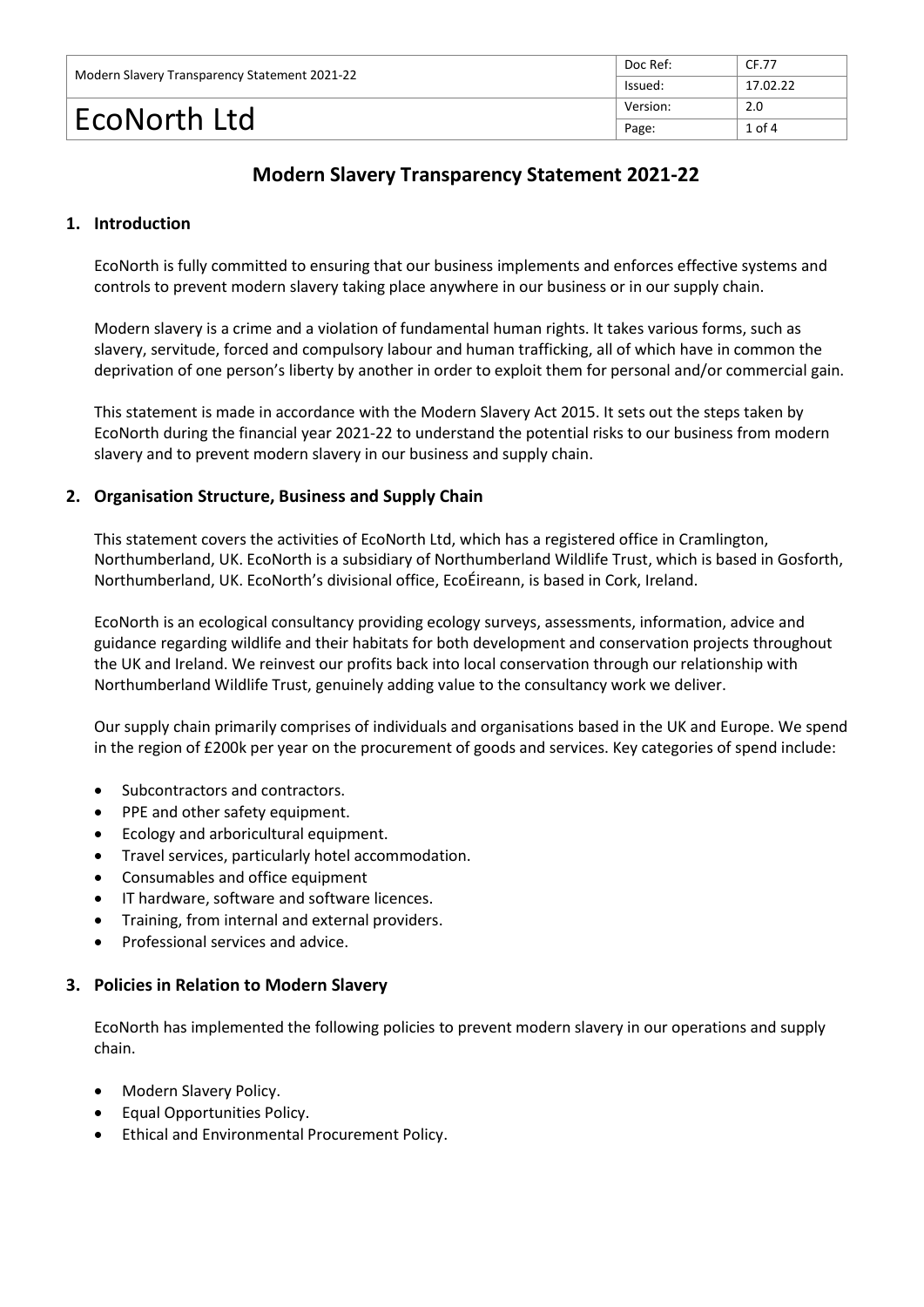| Modern Slavery Transparency Statement 2021-22 | Doc Ref: | CF.77    |
|-----------------------------------------------|----------|----------|
|                                               | Issued:  | 17.02.22 |
| EcoNorth Ltd                                  | Version: | 2.0      |
|                                               | Page:    | $2$ of 4 |

- Anti-Bribery, Corruption and Financial Crimes Policy.
- Staff Handbook, including Whistleblowing Policy.
- Corporate Social Responsibility Policy.

These policies are reviewed at least annually and are shared with all employees, as well as our subcontractors and contractors. They are also uploaded to our company websites and client portals.

# **4. Risk Assessment and Due Diligence Processes**

#### Within our own operations

EcoNorth's exposure to risk within our own operations is deemed to be low. We have a number of policies and processes in place to ensure that our employees are not exploited and that they have a safe and supportive working environment.

- We maintain a modern slavery policy which is reviewed at least annually and signed by the Board. All employees are required to confirm they have read and understood this policy when they join the company and following updates to the policy.
- We set annual objectives, targets and KPIs aimed at preventing modern slavery.
- We communicate with employees and business associates through periodic meetings and sharing of relevant company documents on our websites.
- All job adverts for new employees include reference to EcoNorth's policy of promoting equal opportunities, diversity and inclusion.
- We only recruit highly skilled employees who are required to provide references and proof of their achievements.
- We only employ reputable recruitment agencies to support our recruitment needs. Recruitment costs are deemed to be a business cost paid for by EcoNorth.
- All employees have a written contract of employment that sets out the rights and obligations arising from their employment, including appropriate working hours and breaks, pay and overtime rates, deductions (if any), holiday and sick pay entitlements, and the notice period needed for them to terminate their contract and leave our employment. Employees are free to serve notice at any time.
- We carry out verification of an employee's identity and ongoing right to work in the UK and/or Ireland.
- We never withhold any employee's identity documents or passport during their employment.
- We comply with or provide enhanced versions of all legislation in respect of working time and statutory time off, holiday entitlement, sickness and maternity/paternity/shared parental/adoption leave and minimum rest breaks and periods.
- All of our lower paid employees receive at least the Real Living Wage. We ensure that employees' wages are paid directly into their own bank account and monthly pay slips are provided as standard.
- We provide employees with relevant PPE for their role which is paid for by EcoNorth.
- We respect the right of individual employees to join a trade union.
- All employees are required to undertake modern slavery training.
- All employees and business associates are encouraged to report any concerns related to the direct activities or the supply chain of the organisation, including any circumstances that may give rise to an enhanced risk of modern slavery. EcoNorth's grievance and whistleblowing policies are designed to make it easy for all workers to make disclosures, without fear of retaliation.
- We employ external auditors to perform our financial checks.

To date, EcoNorth has not had any instances of an employee reporting a suspected case of modern slavery within our company.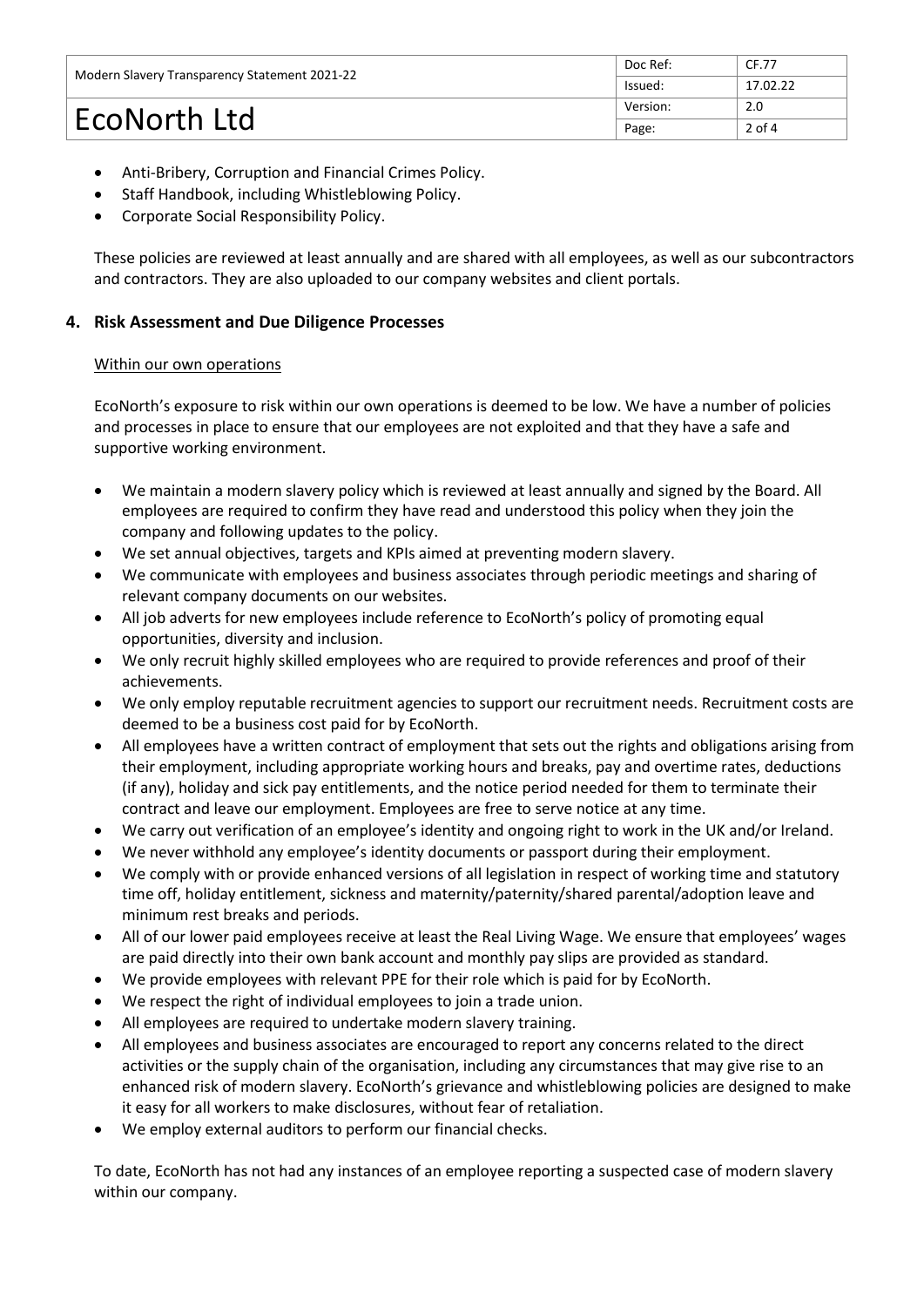| Modern Slavery Transparency Statement 2021-22 | Doc Ref: | CF.77    |
|-----------------------------------------------|----------|----------|
|                                               | Issued:  | 17.02.22 |
| EcoNorth Ltd                                  | Version: | 2.0      |
|                                               | Page:    | $3$ of 4 |

#### Within our supply chain

EcoNorth recognises that our supply chain represents the greatest risk for modern slavery, though our exposure to risk is deemed to be low.

We undertake robust due diligence before engaging new suppliers and periodically review our existing supply chain. Our due diligence processes include:

- New subcontractor and contractors are required to complete an assessment form confirming that either they have their own modern slavery policy and procedures in place or they agree to adhere to EcoNorth's policy and procedures.
- New subcontractor and contractor agreements include modern slavery terms and conditions.
- All new suppliers undergo a basic risk assessment. Those who are considered to be a medium or high risk to the business undergo more stringent checks, in line with our Due Diligence Procedure.
- Wherever possible, goods and services are procured from existing and trusted suppliers who are included on our Approved Supplier List.
- Any breach of modern slavery legislation by a subcontractor or contractor will result in termination of EcoNorth's business relationship and/or contract with that party.

EcoNorth has not directly noted or been informed of any instances of modern slavery across our supply chain.

# **5. Key Performance Indicators to Measure the Effectiveness of Steps Taken in 2021**

EcoNorth introduced the following key performance indicators for 2021:

- 100% of new subcontractors and contractors agree to EcoNorth's modern slavery terms and conditions.
- 100% of EcoNorth employees will complete an online modern slavery training module.

The indicators and activities were reviewed during the year and deemed to be successfully completed.

#### **6. Action Plan for 2022**

In 2022, in addition to continuing the work outlined above, we will focus in particular on the following:

- Continue to conduct modern slavery due diligence as part of our contract management activities:
	- o 100% of new subcontractors and contractors sign up to EcoNorth's current modern slavery policies and procedures or provide evidence of following their own.
- Continue to raise awareness of modern slavery amongst employees:
	- $\circ$  100% of new EcoNorth employees will complete an online modern slavery training module within the first six weeks.
	- o Arrange an employee event promoting modern slavery reporting procedures.

The indicators and activities will be reviewed during the year.

#### **7. Training on Modern Slavery**

To ensure a high level of understanding of modern slavery, training is part of EcoNorth's induction process for all new employees. All employees are educated to understand what modern slavery is, to recognise the risks of it in our business and supply chain, and are encouraged to report any suspicions of modern slavery.